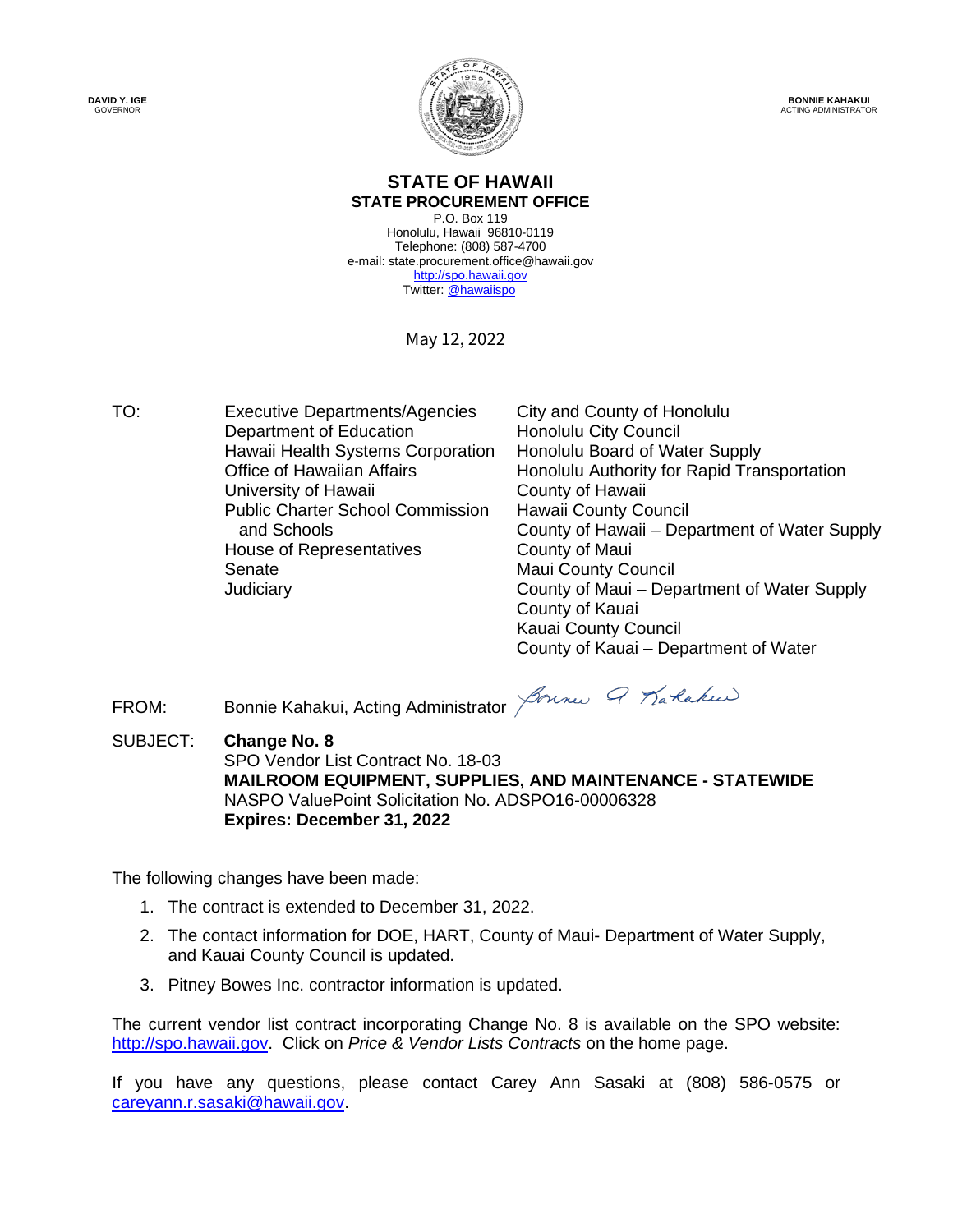## **WHERE TO FIND**:

| Compliance, Software, pCard, PO, VL Contract and Master Agreement          |  |
|----------------------------------------------------------------------------|--|
|                                                                            |  |
|                                                                            |  |
|                                                                            |  |
|                                                                            |  |
|                                                                            |  |
|                                                                            |  |
| Contractor Information – DMT Solutions Global Corporation dba BlueCrest  9 |  |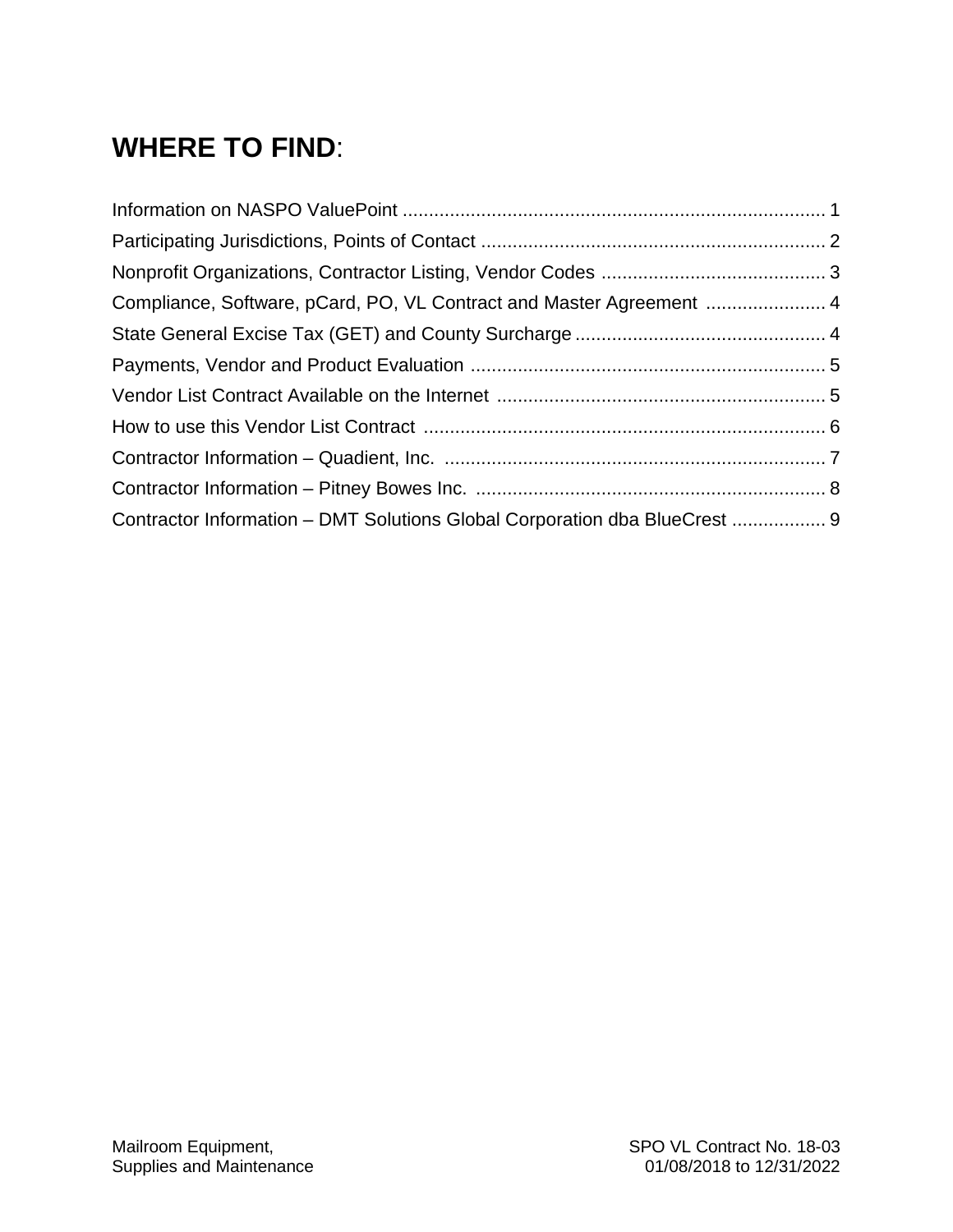### **STATE OF HAWAII STATE PROCUREMENT OFFICE**

**SPO Vendor List Contract No. 18-03** Change No. 8 Effective: 5/13/2022

*THIS SPO VENDOR LIST CONTRACT IS FOR AUTHORIZED BUSINESS USE ONLY.*

### **NASPO VALUEPOINT**

**MAILROOM EQUIPMENT, SUPPLIES AND MAINTENANCE - STATEWIDE**

(NASPO ValuePoint Solicitation No. ADSPO16-00006328)

**January 8, 2018 to December 31, 2022**

### **INFORMATION ON NASPO VALUEPOINT**

The NASPO ValuePoint Cooperative Purchasing Organization, formerly Western States Contracting Alliance (WSCA) - National Association of State Procurement Officials (NASPO), is a multi-state contracting consortium of state governments, including local governments, of which the State of Hawaii is a member. NASPO ValuePoint Purchasing Organization, LLC seeks to achieve price discounts by combining the requirements of multi-state governmental agencies, and cost-effective and efficient acquisition of quality products and services.

The State of Arizona is the current lead agency and contract administrator for the NASPO ValuePoint Mailroom Equipment, Supplies and Maintenance contract. A request for competitive sealed proposals was issued on behalf of NASPO ValuePoint Cooperative Purchasing Organization, LLC and contracts were awarded to nine qualified Contractors. The State of Hawaii has signed Participating Addenda with three Contractors.

This Mailroom Equipment, Supplies and Maintenance contract includes Postage Meter Rental, Mailing Systems, Integrated Postal Scales, Letter Openers, Letter Folders, Inserters, Folder/Inserters, Software (PC Postage), Envelope Addressing System Ink Jet, Tabbers, Pressure Sealing, Pre-sorting Equipment, Extractors, Mailroom Specific Furniture, Software License and Subscription, Software Consulting, Training, Design Production, Install Assembly Production, Relocation Services, Maintenance, and Lease/Rental Options.

For additional information on this contract, visit the NASPO ValuePoint website at [www.naspovaluepoint.org.](http://www.naspovaluepoint.org/)



formerly WSCA-NASPO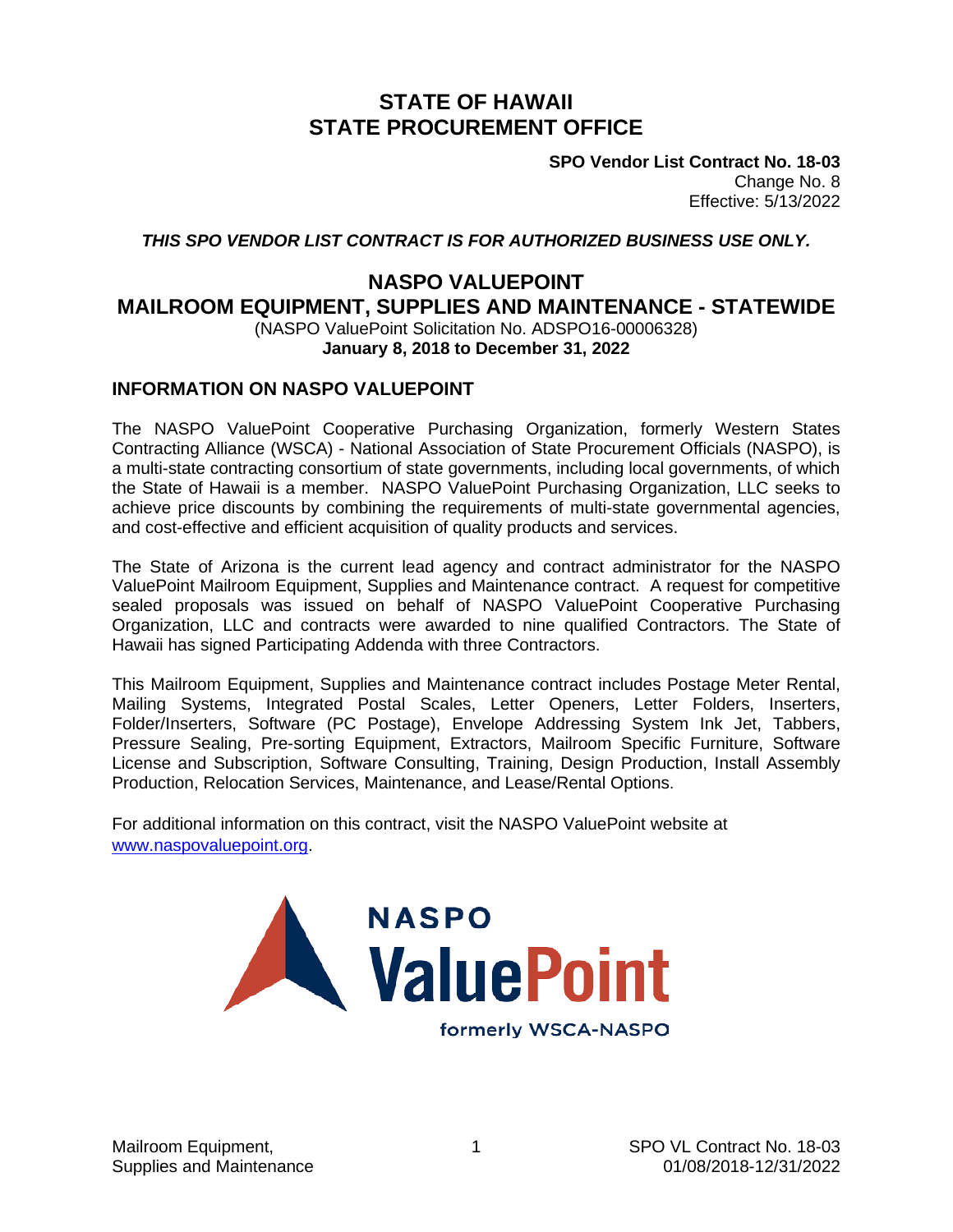**PARTICIPATING JURISDICTIONS** listed below have signed a memorandum of agreement with the SPO and are authorized to utilize this vendor list contract.

Executive Departments/Agencies City and County of Honolulu (C&C of Honolulu) Department of Education Hawaii Health Systems Corporation Office of Hawaiian Affairs University of Hawaii Public Charter School Commission and Schools House of Representatives Senate **Judiciary** 

Honolulu City Council Honolulu Board of Water Supply Honolulu Authority for Rapid Transportation County of Hawaii Hawaii County Council County of Hawaii-Department of Water Supply County of Maui Maui County Council County of Maui-Department of Water Supply County of Kauai Kauai County Council County of Kauai-Department of Water

The participating jurisdictions are not required but may purchase from this vendor list contract, and requests for exception from the contract is not required. Participating jurisdictions are allowed to purchase from other contractors, however, HRS chapter 103D and the procurement rules apply to purchases by using the applicable procurement method and its procedures, such as small purchases or competitive sealed bidding. The decision to use this contract or to solicit pricing from other sources will be at the discretion of the participating jurisdiction.

**POINTS OF CONTACT.** Questions regarding the products listed, ordering, pricing, and status should be directed to the Contractor(s).

| <b>Jurisdiction</b>                                              | <b>Name</b>                           | <b>Phone</b>         | <b>Fax</b> | E-mail                                         |
|------------------------------------------------------------------|---------------------------------------|----------------------|------------|------------------------------------------------|
| Executive                                                        | Carey Ann Sasaki                      | 586-0575             | 586-0570   | careyann.r.sasaki@hawaii.gov                   |
| <b>DOE</b>                                                       | <b>Procurement Staff</b>              | 675-0130             | 675-0133   | G-OFS-DOE-Procurement@k12.hi.us                |
| <b>HHSC</b>                                                      | Nancy Delima                          | 359-0994             |            | ndelima@hhsc.org                               |
| <b>OHA</b>                                                       | <b>Christopher Stanley</b>            | 594-1833             | 594-1865   | chriss@oha.org                                 |
| UH                                                               | Karlee Hisashima                      | 956-8687             | 956-2093   | karlee@hawaii.edu                              |
| <b>Public Charter School</b><br>Commission and<br><b>Schools</b> | Danny Vasconcellos                    | 586-3775             | 586-3776   | danny.vasconcellos@spcsc.hawaii<br><u>.gov</u> |
| House                                                            | <b>Brian Takeshita</b>                | 586-6423             | 586-6401   | takeshita@capitol.hawaii.gov                   |
| Senate                                                           | Carol Taniguchi                       | 586-6720             | 586-6719   | c.taniguchi@capitol.hawaii.gov                 |
| Judiciary                                                        | Tritia Cruz                           | 538-5805             | 538-5802   | tritia.l.cruz@courts.hawaii.gov                |
| C&C of Honolulu                                                  | <b>Procurement Specialist</b>         | 768-5535             | 768-3299   | bfspurchasing@honolulu.gov                     |
| Honolulu City Council                                            | Kendall Amazaki, Jr.<br>Nanette Saito | 768-5084<br>768-5085 | 768-5011   | kamazaki@honolulu.gov<br>nsaito@honolulu,gov   |
| Honolulu Board of<br><b>Water Supply</b>                         | <b>Procurement Office</b>             | 748-5071             |            | fn_procurement@hbws.org                        |
| HART                                                             | Dean Matro                            | 768-6246             |            | dean.matro@honolulu.gov                        |

Procurement questions or concerns may be directed as follows: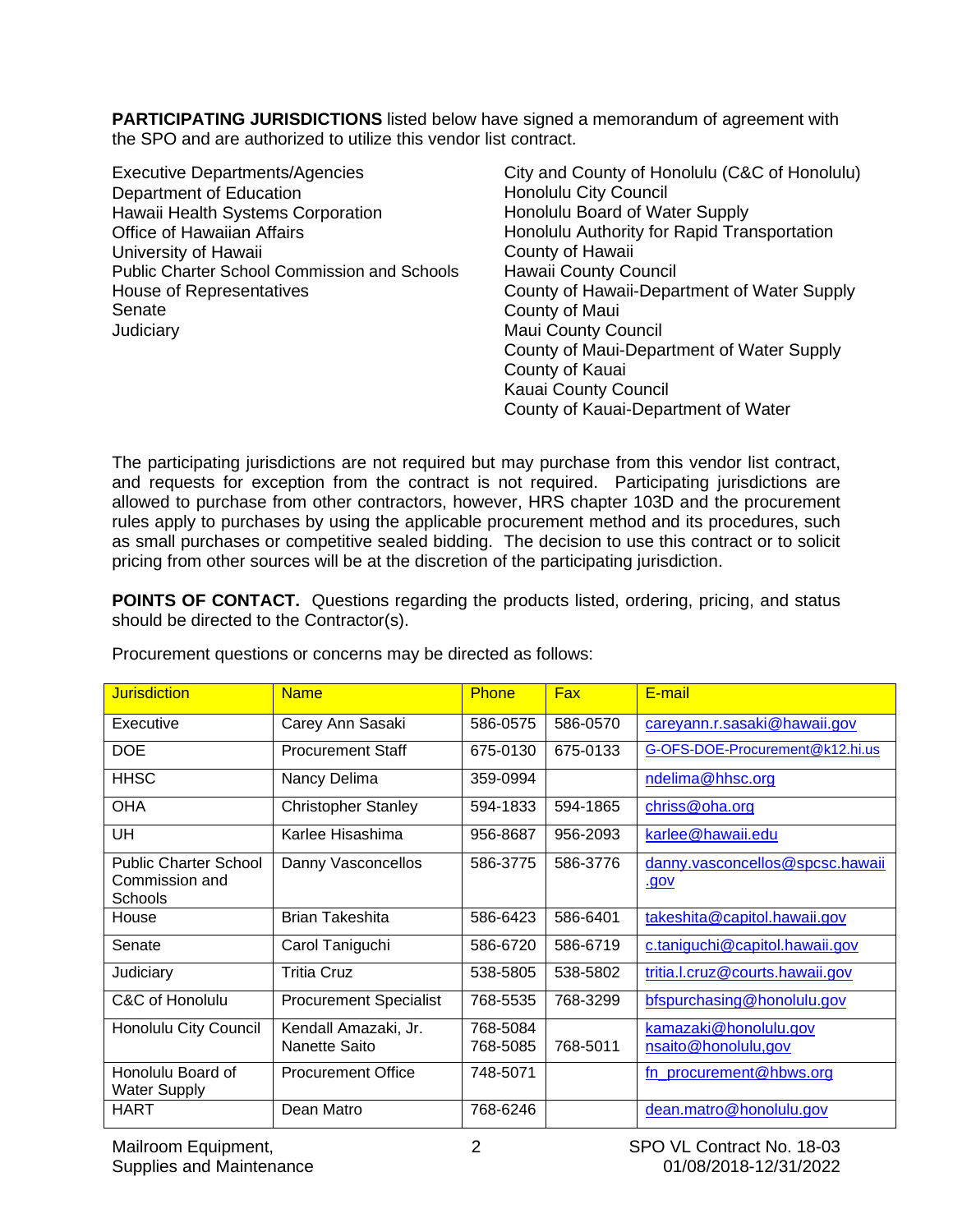| <b>Jurisdiction</b>                       | <b>Name</b>                 | <b>Phone</b>         | <b>Fax</b>           | E-mail                                |
|-------------------------------------------|-----------------------------|----------------------|----------------------|---------------------------------------|
| County of Hawaii                          | Diane Nakagawa              | 961-8440             |                      | Diane.Nakagawa@hawaiicounty.gov       |
| Hawaii County<br>Council                  | Diane Nakagawa              | 961-8440             |                      | Diane.Nakagawa@hawaiicounty.gov       |
| County of Hawaii-<br>Dept of Water Supply | Ka'iulani Matsumoto         | 961-8050<br>x224     | 961-8657             | kmatsumoto@hawaiidws.org              |
| County of Maui                            | Jared Masuda                | 463-3816             |                      | jared.masuda@co.maui.hi.us            |
| <b>Maui County Council</b>                | Marlene Rebugio             | 270-7838             |                      | marlene.rebugio@mauicounty.us         |
| County of Maui-Dept<br>of Water Supply    | Kenneth L. Bissen           | 270-7684             | 270-7136             | ken.bissen@co.maui.hi.us              |
| County of Kauai                           | Ernest W. Barreira          | 241-4295             | 241-6297             | ebarreira@kauai.gov                   |
| Kauai County Council                      | Codie Tabalba<br>Scott Sato | 241-4193<br>241-4810 | 241-6349<br>241-6349 | ctabalba@kauai.gov<br>ssato@kauai.gov |
| County of Kauai-Dept<br>of Water          | Marcelino Soliz             | 245-5470             | 245-5813             | msoliz@kauaiwater.org                 |

**USE OF THIS VENDOR LIST CONTRACT BY NONPROFIT ORGANIZATIONS.** Pursuant to HRS §103D-804, nonprofit organizations with current purchase of service contracts (HRS chapter 103F) have been invited to participate in the SPO price and vendor list contracts.

A listing of these nonprofit organizations is available at the SPO website: [http://spo.hawaii.gov.](http://spo.hawaii.gov/) Click on *For Vendors > Non-Profits > Cooperative Purchasing Program > View the list of qualifying nonprofits eligible to participate in cooperative purchasing.*

If a nonprofit wishes to purchase from an SPO price or vendor list contract, the nonprofit must obtain approval from each Contractor (participation must be mutually agreed upon, for example). A Contractor may choose to deny participation by a nonprofit. However, if a nonprofit and Contractor mutually agree to this arrangement, it is understood that the nonprofit will retain its right to purchase from other than an SPO price list or vendor list contractor(s).

**CONTRACTORS**. The following contractors are authorized to provide Mailroom Equipment, Supplies and Maintenance for the categories stated. They have signed a Master Agreement with the State of Arizona and a Participating Addendum with the Hawaii State Procurement Office. Note: Pitney Bowes, Inc. partially assigned their Master Agreement to DMT Solutions Global Corporation dba BlueCrest, which is now known as Contract No. CTR044595.

| Contractor                                            | Master Agreement No. or Contract No. |
|-------------------------------------------------------|--------------------------------------|
| Quadient, Inc.                                        | ADSPO16-169901                       |
| Pitney Bowes Inc.                                     | ADSPO16-169897                       |
| <b>DMT Solutions Global Corporation dba BlueCrest</b> | CTR044595                            |

**VENDOR CODES** for annotation on purchase orders are obtainable from the *Alphabetical Vendor Edit Table* available at your department's fiscal office. Agencies are cautioned that the remittance address on an invoice may be different from the address of the vendor code annotated on the purchase order.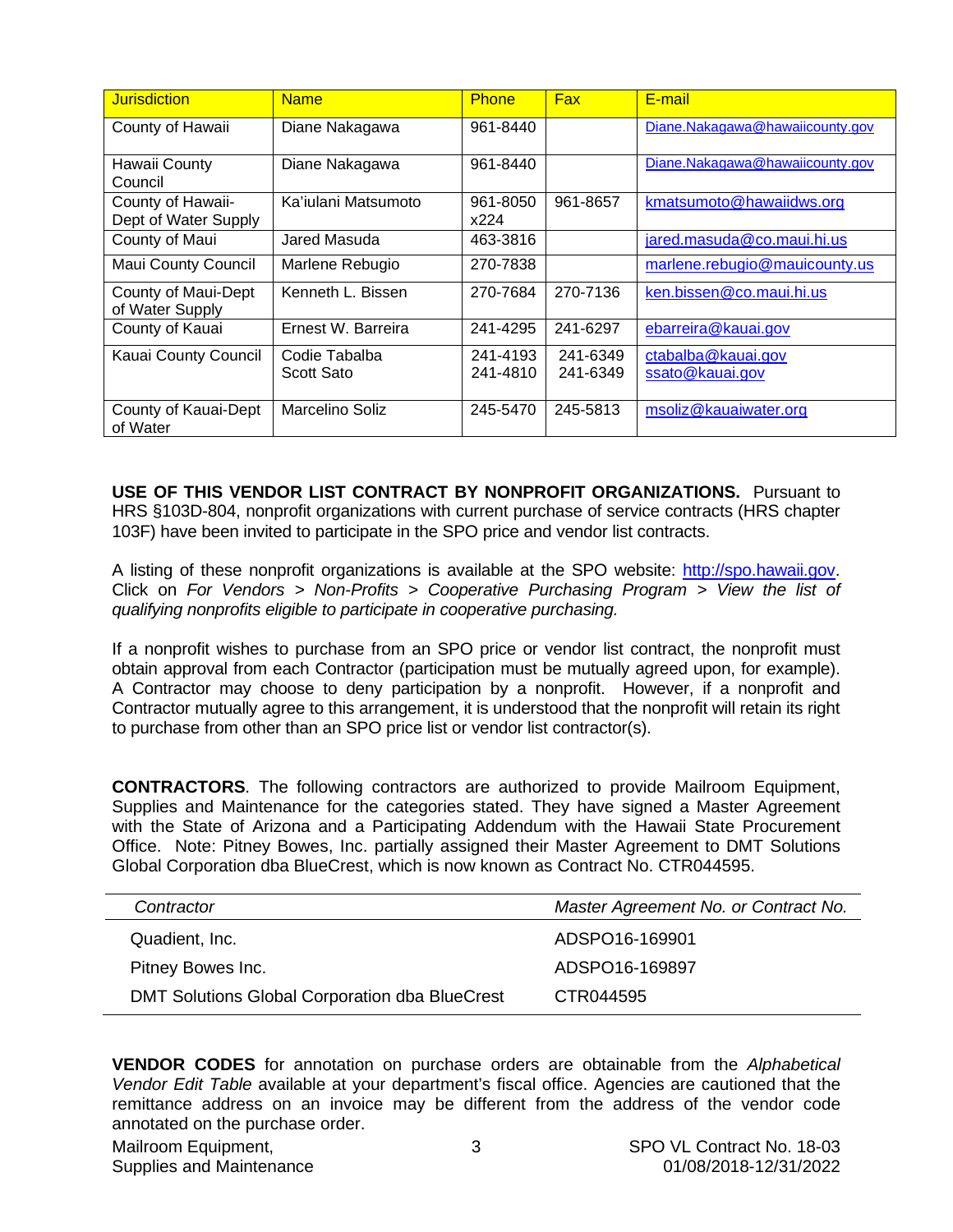**COMPLIANCE PURSUANT TO HRS §103D-310(c).** Prior to awarding this contract, the SPO verified compliance of the Contractor(s) named in the SPO Vendor List Contract No. 18-03. *No further compliance verification is required prior to issuing a contract, purchase order or pCard payment when utilizing this contract.*

**SOFTWARE AGREEMENTS**. Software subscription terms and software license terms shall be mutually agreed upon in writing by the Participating Entity and the Contractor. Participating Entity shall check with their legal counsel prior to signing any software agreements.

**PURCHASING CARD (pCard)**. The State of Hawaii Purchasing Card (pCard) is required to be used by the Executive departments/agencies, excluding the DOE, HHSC, OHA, and UH, for orders totaling less than \$2,500. For purchases \$2,500 or more, agencies may use the pCard, subject to its credit limit, or issue a purchase order. Note: pCard payments are not accepted for postage.

**PURCHASE ORDER** (**PO**) may be issued for purchase \$2,500 or more; and for Contractors who either do not accept the pCard, set minimum order requirements before accepting the pCard for payment, or charge its customers a transaction fee for the usage.

**SPO VL CONTRACT NO. 18-03 AND MASTER AGREEMENT NO. ADSPO16-169901 (for Quadient) OR MASTER AGREEMENT NO. ADSPO16-169897 (for Pitney Bowes) OR CONTRACT NO. CTR044595 (for DMT Solutions Global Corporation dba BlueCrest)** shall be typed on purchase orders issued against this vendor list contract. For pCard purchases with Quadient or Pitney Bowes or DMT Solutions Global Corporation dba BlueCrest, the SPO VL Contract No. 18-03 and Master Agreement No. or Contract No. shall be notated on the appropriate transaction document.

**STATE GENERAL EXCISE TAX (GET) AND COUNTY SURCHARGE** shall not exceed the following rates if seller elects to pass on the charges to its customers.

| <b>COUNTY</b>              | <b>COUNTY</b>    | <b>STATE</b> |                         | <b>MAX PASS- EXPIRATION DATE</b> |
|----------------------------|------------------|--------------|-------------------------|----------------------------------|
|                            | <b>SURCHARGE</b> | <b>GET</b>   | <b>TAX</b><br><b>ON</b> | <b>SURCHARGE</b><br><b>OF</b>    |
|                            | <b>TAX RATE</b>  |              | <b>RATE</b>             | <b>TAX RATE</b>                  |
| <b>C&amp;C OF HONOLULU</b> | 0.50%            | 4.0%         | 4.7120%                 | 12/31/2030                       |
| <b>HAWAII</b>              | 0.50%            | 4.0%         | 4.7120%                 | 12/31/2030                       |
| COUNTY OF<br>MAUI          | $0.0\%$          | 4.0%         | 4.1666%                 | No county surcharge              |
| (including Molokai and     |                  |              |                         |                                  |
| Lanai)                     |                  |              |                         |                                  |
| <b>KAUAI</b>               | 0.50%            | 4.0%         | 4.7120%                 | 12/31/2030                       |

The GET or use tax and county surcharge may be added to the invoice as a separate line item and shall not exceed the current max pass-on tax rate(s) for each island.

County surcharges on state general excise (GE) tax or Use tax may be visibly passed on but is not required. For more information on county surcharges and the max pass-on tax rate, please visit the Department of Taxation's website at [http://tax.hawaii.gov/geninfo/countysurcharge.](http://tax.hawaii.gov/geninfo/countysurcharge)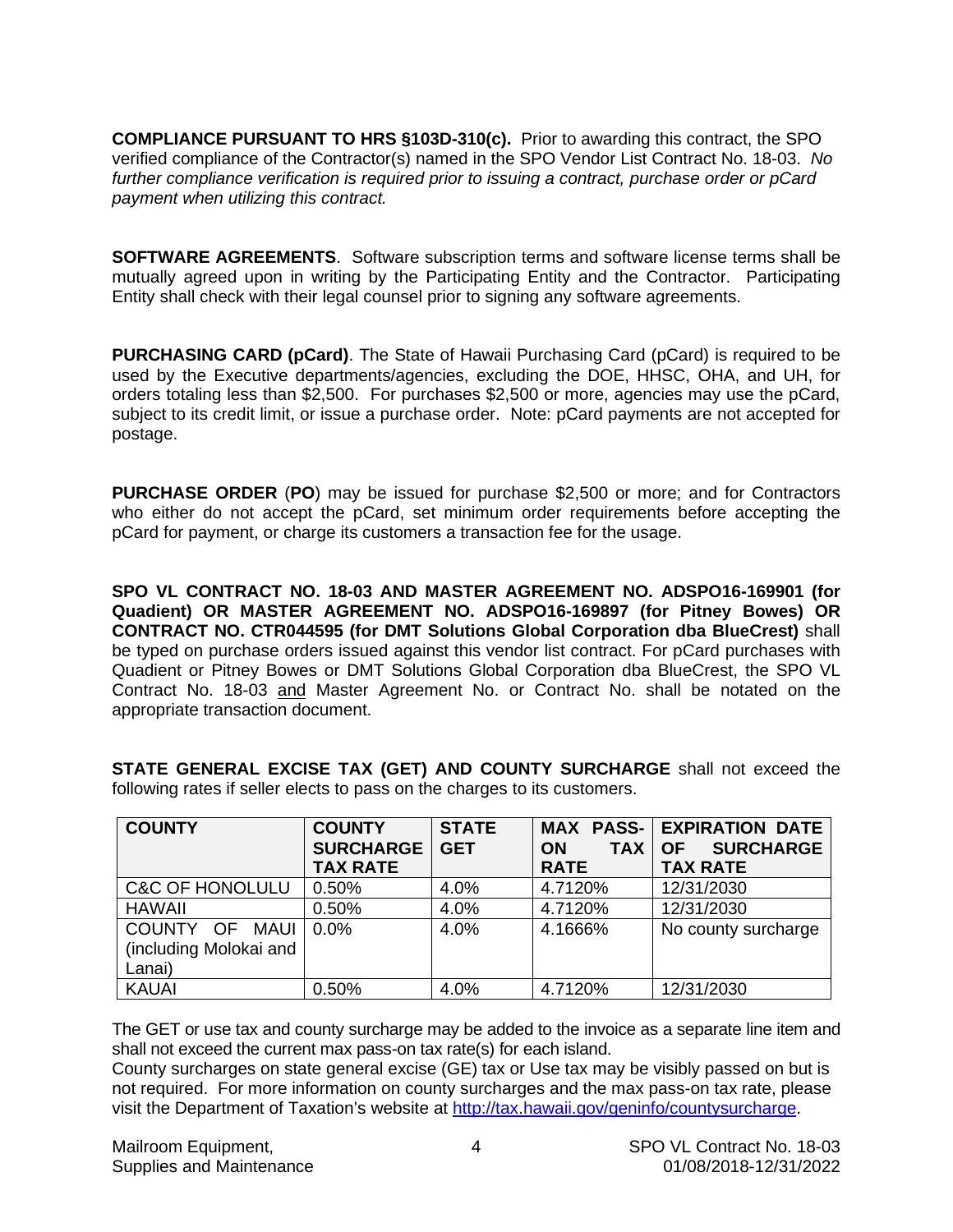**PAYMENTS** are to be made to the Contractor(s) remittance address. HRS §103-10 provides that the State shall have thirty (30) calendar days after receipt of invoice or satisfactory completion of contract to make payment. Payments may also be made via pCard (except for postage).

**VENDOR AND PRODUCT EVALUATION** form SPO-012, for the purpose of addressing concerns on this vendor list contract, is available to agencies at the SPO website: [http://spo.hawaii.gov.](http://spo.hawaii.gov/) Click on *Forms* on the home page.

**VENDOR LIST CONTRACT AVAILABLE ON THE INTERNET** at the SPO website: [http://spo.hawaii.gov.](http://spo.hawaii.gov/) Click on *Price & Vendor List Contracts* on the home page.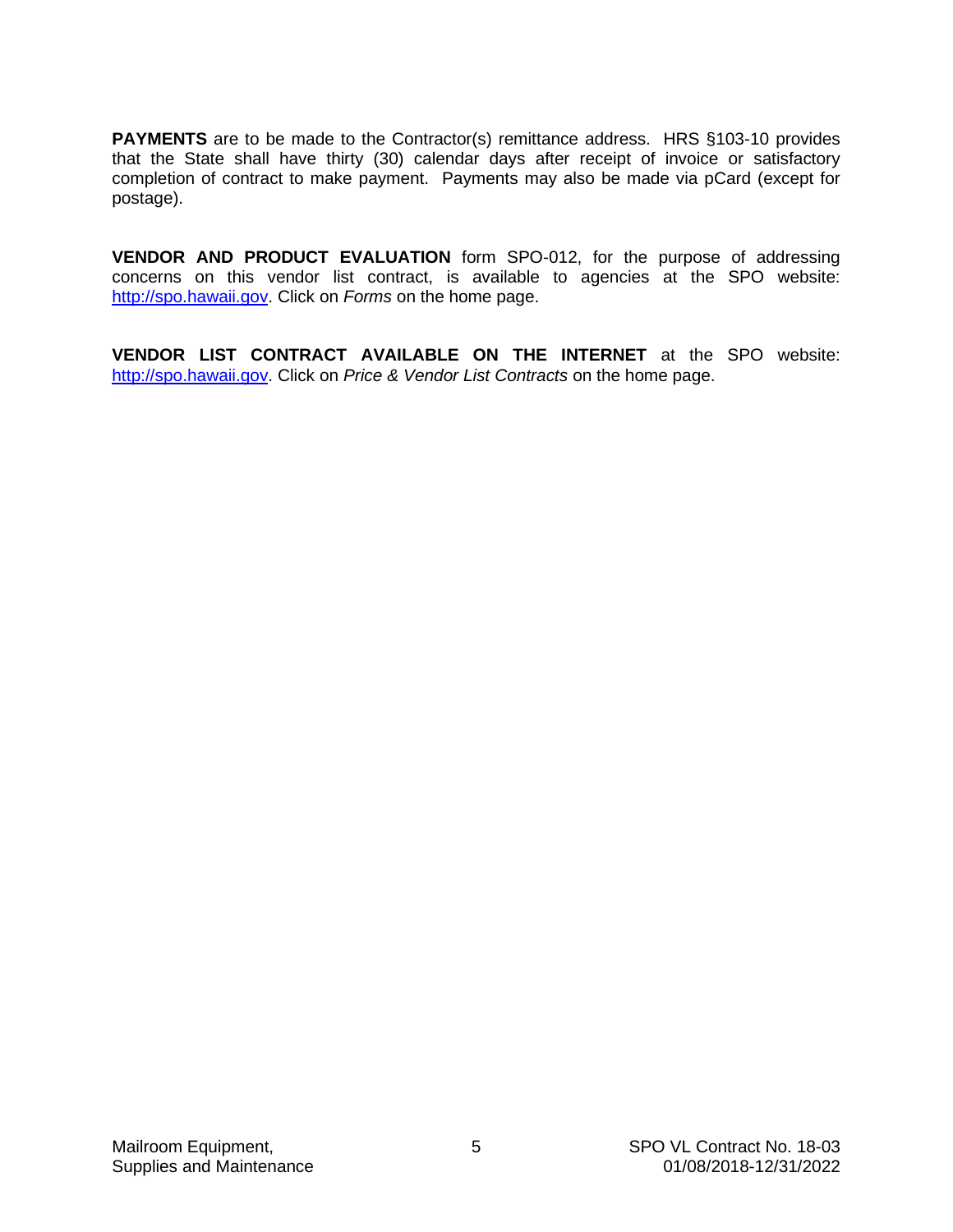### **HOW TO USE THIS VENDOR LIST CONTRACT:**

- Currently, there are three contractors listed on this vendor list contract. Agency shall obtain written quotes from all vendors in that category. See Vendor Category Chart below.
- Agency shall inform vendor that price quote is in reference to the applicable **NASPO ValuePoint Mailroom Equipment, Supplies and Maintenance Master Agreement No. or Contract No. and the State Procurement Office Vendor List Contract No. 18-03.**
- Agency chooses the option that works best for their situation. Personnel utilizing this Vendor List Contract may use the form SPO-010, Record of Procurement, which is available on the SPO website: [http://spo.hawaii.gov;](http://spo.hawaii.gov/) click on Forms on the SPO homepage.

| Category                                          | Quadient           | <b>Pitney Bowes</b> | <b>BlueCrest</b> |
|---------------------------------------------------|--------------------|---------------------|------------------|
| Postage Meter Rental                              | x                  | x                   |                  |
| Mailing Systems, Ultra Low Volume                 | $\pmb{\mathsf{X}}$ | X                   |                  |
| Mailing Equipment, Mailing Systems, Low Volume    | $\pmb{\mathsf{X}}$ | X                   |                  |
| Mailing Equipment, Mailing Systems, Medium Volume | $\mathsf{x}$       | X                   |                  |
| Mailing Systems, High Volume                      | $\pmb{\mathsf{X}}$ | X                   |                  |
| Mailing System, Production                        | $\pmb{\mathsf{X}}$ | $\pmb{\times}$      |                  |
| <b>Integrated Postal Scales</b>                   | $\mathsf{x}$       | $\pmb{\times}$      |                  |
| Letter Openers, Low Volume                        | <b>X</b>           | X                   |                  |
| Letter Openers, High Volume                       | X.                 | X                   |                  |
| Letter Folders, Low Volume                        | $\mathsf{x}$       | X                   |                  |
| Letter Folders, High Volume                       | x                  | x                   |                  |
| Inserters, Production                             | $\blacksquare$     |                     | x                |
| Folder/Inserters, Low Volume                      | X                  | X                   |                  |
| Folder/Inserters, Medium Volume                   | $\mathsf{x}$       | X                   |                  |
| Folder/Inserters, High Volume                     | $\pmb{\mathsf{X}}$ | X                   |                  |
| Folder/Inserters, Production                      | x                  | $\blacksquare$      | x                |
| Software (PC Postage)                             | $\blacksquare$     | X                   |                  |
| Envelope Addressing System, Low Volume Ink Jet    | X                  | X                   |                  |
| Envelope Addressing System, Medium Volume Ink Jet | $\pmb{\mathsf{X}}$ | $\pmb{\times}$      |                  |
| Envelope Addressing System, High Volume Ink Jet   | $\pmb{\mathsf{X}}$ | X                   |                  |
| Envelope Addressing System, Production Ink Jet    | X                  |                     |                  |
| Tabbers, Low Volume                               | X                  |                     |                  |
| Tabbers, Medium Volume                            | X                  |                     |                  |
| Tabbers, High Volume                              |                    | x                   |                  |
| <b>Pressure Sealing, Production</b>               |                    |                     |                  |
| Pre-Sorting Equipment, Production                 |                    |                     | x                |
| <b>Extractors</b>                                 |                    |                     |                  |
| <b>Mailing Specific Furniture</b>                 |                    |                     |                  |
| Software, License and Subscription                | x                  | x                   | x                |
| <b>Software Consulting</b>                        | X                  | X                   |                  |
| Training                                          | X                  |                     |                  |
| <b>Design Production</b>                          | $\mathsf{x}$       | x                   |                  |
| Install Assembly Production                       | X                  | $\pmb{\mathsf{X}}$  |                  |
| <b>Relocation Services</b>                        | $\mathsf{x}$       | $\overline{a}$      |                  |
| <b>Equipment Lease</b>                            | X                  | X                   |                  |
| <b>Equipment Rental</b>                           | X                  |                     |                  |

### **CONTRACTOR CATEGORY CHART**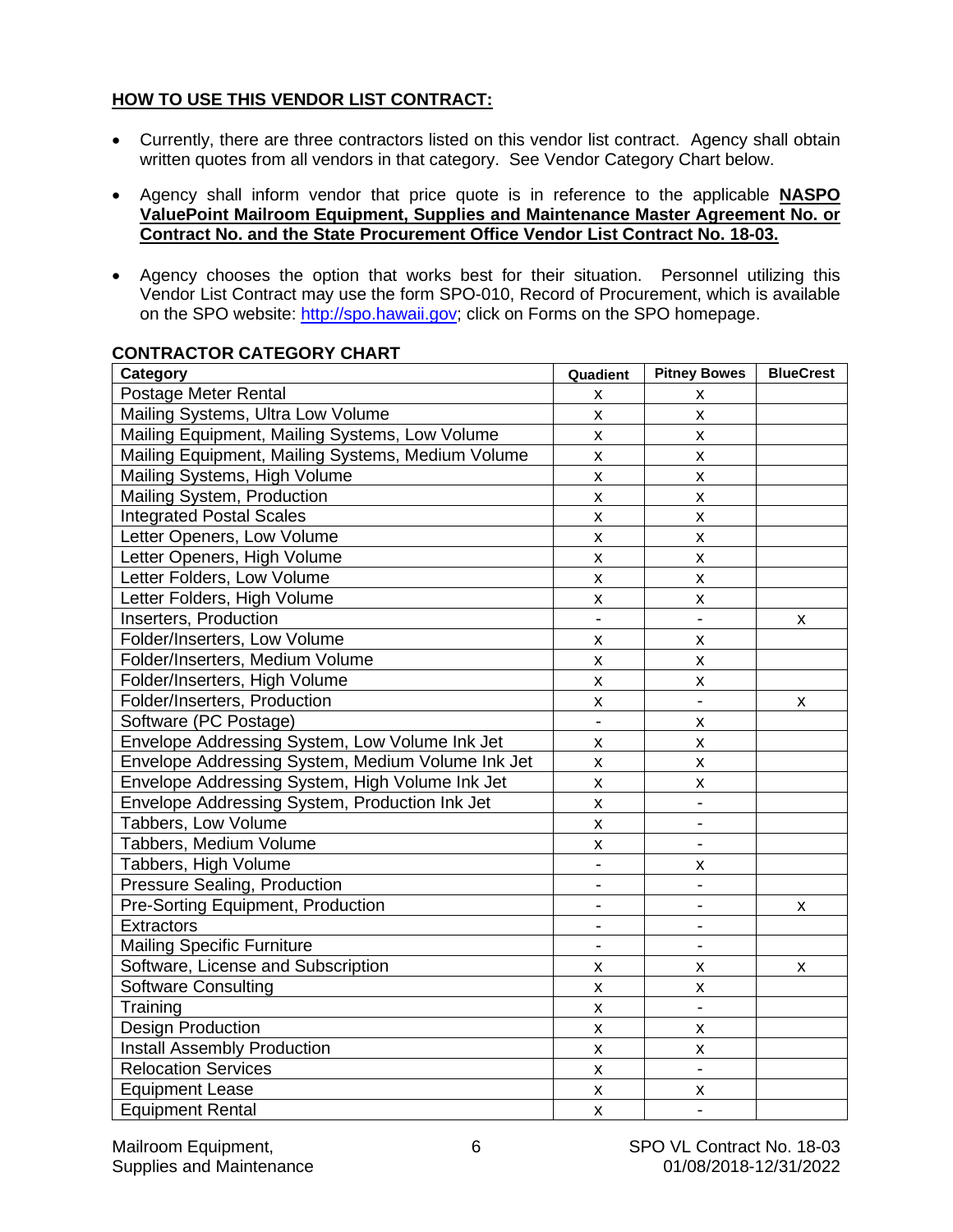### **CONTRACTOR INFORMATION**

**Quadient, Inc. (formerly Neopost USA Inc.)** Master Agreement No. **ADSPO16-169901**

QUADIENT ORDERS\*

|                    | Quadient, Inc.<br>Dept. 3689<br>PO Box 123689                                                                                                                                                                                                                                                                                                                                                                                                                                                                                                                                                                        |                                                                                                                                                                                |                                                                                                                                                                                                        |                                                                                                                                                                                                                                                                                                                                                                                                                                                                                                                                                                           |
|--------------------|----------------------------------------------------------------------------------------------------------------------------------------------------------------------------------------------------------------------------------------------------------------------------------------------------------------------------------------------------------------------------------------------------------------------------------------------------------------------------------------------------------------------------------------------------------------------------------------------------------------------|--------------------------------------------------------------------------------------------------------------------------------------------------------------------------------|--------------------------------------------------------------------------------------------------------------------------------------------------------------------------------------------------------|---------------------------------------------------------------------------------------------------------------------------------------------------------------------------------------------------------------------------------------------------------------------------------------------------------------------------------------------------------------------------------------------------------------------------------------------------------------------------------------------------------------------------------------------------------------------------|
|                    |                                                                                                                                                                                                                                                                                                                                                                                                                                                                                                                                                                                                                      |                                                                                                                                                                                |                                                                                                                                                                                                        |                                                                                                                                                                                                                                                                                                                                                                                                                                                                                                                                                                           |
|                    |                                                                                                                                                                                                                                                                                                                                                                                                                                                                                                                                                                                                                      |                                                                                                                                                                                | $(281)$ 928-7116<br>(832) 553-7337                                                                                                                                                                     |                                                                                                                                                                                                                                                                                                                                                                                                                                                                                                                                                                           |
|                    |                                                                                                                                                                                                                                                                                                                                                                                                                                                                                                                                                                                                                      |                                                                                                                                                                                |                                                                                                                                                                                                        |                                                                                                                                                                                                                                                                                                                                                                                                                                                                                                                                                                           |
|                    |                                                                                                                                                                                                                                                                                                                                                                                                                                                                                                                                                                                                                      |                                                                                                                                                                                |                                                                                                                                                                                                        |                                                                                                                                                                                                                                                                                                                                                                                                                                                                                                                                                                           |
|                    |                                                                                                                                                                                                                                                                                                                                                                                                                                                                                                                                                                                                                      |                                                                                                                                                                                |                                                                                                                                                                                                        |                                                                                                                                                                                                                                                                                                                                                                                                                                                                                                                                                                           |
| Aiea, HI 96701     |                                                                                                                                                                                                                                                                                                                                                                                                                                                                                                                                                                                                                      |                                                                                                                                                                                |                                                                                                                                                                                                        |                                                                                                                                                                                                                                                                                                                                                                                                                                                                                                                                                                           |
| <b>Mike Murray</b> |                                                                                                                                                                                                                                                                                                                                                                                                                                                                                                                                                                                                                      |                                                                                                                                                                                |                                                                                                                                                                                                        |                                                                                                                                                                                                                                                                                                                                                                                                                                                                                                                                                                           |
|                    |                                                                                                                                                                                                                                                                                                                                                                                                                                                                                                                                                                                                                      |                                                                                                                                                                                |                                                                                                                                                                                                        |                                                                                                                                                                                                                                                                                                                                                                                                                                                                                                                                                                           |
|                    |                                                                                                                                                                                                                                                                                                                                                                                                                                                                                                                                                                                                                      |                                                                                                                                                                                |                                                                                                                                                                                                        |                                                                                                                                                                                                                                                                                                                                                                                                                                                                                                                                                                           |
|                    | System<br>System<br>$-$ Training                                                                                                                                                                                                                                                                                                                                                                                                                                                                                                                                                                                     |                                                                                                                                                                                |                                                                                                                                                                                                        |                                                                                                                                                                                                                                                                                                                                                                                                                                                                                                                                                                           |
|                    | QUADIENT URDERS<br>REMITTANCE ADDRESS<br><b>Lease Payments (Quadient)</b><br>Quadient Leasing USA, Inc.<br>Dallas, TX 75312-3682<br>CONTACT INFORMATION<br><b>Stacey Graham</b><br>s.graham@quadient.com<br>Phone: (808) 545-5540<br>Fax: (808) 853-3101<br><b>AWARDED CATEGORIES</b><br>- Postage Meter Rental<br>- Ultra Low Volume Mailing Systems<br>- Low Volume Mailing Systems<br>- Medium Volume Mailing Systems<br>- High Volume Mailing Systems<br>- Production Volume Mailing<br>- Integrated Postal Scales<br>- Low Volume Letter Openers<br>- High Volume Letter Openers<br>- Low Volume Letter Folders | 478 Wheelers Farms Rd.<br>Milford, CT 06461<br>Integrated Business Solutions of Hawaii<br>99-1046 Iwaena Street<br>mike@businessworkshawaii.com<br>www.businessworkshawaii.com | Quadient, Inc. or Quadient Leasing USA, Inc.<br><b>Quadient Payments</b><br>Dallas, TX 75312-3689<br><i>Phone:</i><br>Fax:<br>- Low Volume Tabbers<br>- Medium Volume Tabbers<br>- Software Consulting | *Note: Quadient requires Wheelers Farms Road Address to be<br>listed on the Purchase Order also.<br>https://www.naspovaluepoint.org/portfolio/mailroom-equipment-supplies-and-maintenance-2017-2022/quadient-inc/<br>AUTHORIZED DEALER (All payments shall be made to Quadient, Inc. or Quadient Leasing USA, Inc. as appropriate)<br>- Low Volume Ink Jet Envelope Addressing<br>- Medium Volume Ink Jet Envelope Addressing<br>- High Volume Ink Jet Envelope Addressing System<br>- Production Ink Jet Envelope Addressing System<br>- Software License & Subscription |

- − High Volume Letter Folders
- − Low Volume Folder-Inserters
- − Medium Volume Folder-Inserters
- − High Volume Folder-Inserters
- − Production Folder-Inserters
- − Design Production
- − Install Assembly Production
- − Relocation Services
- − Equipment Lease
- − Equipment Rental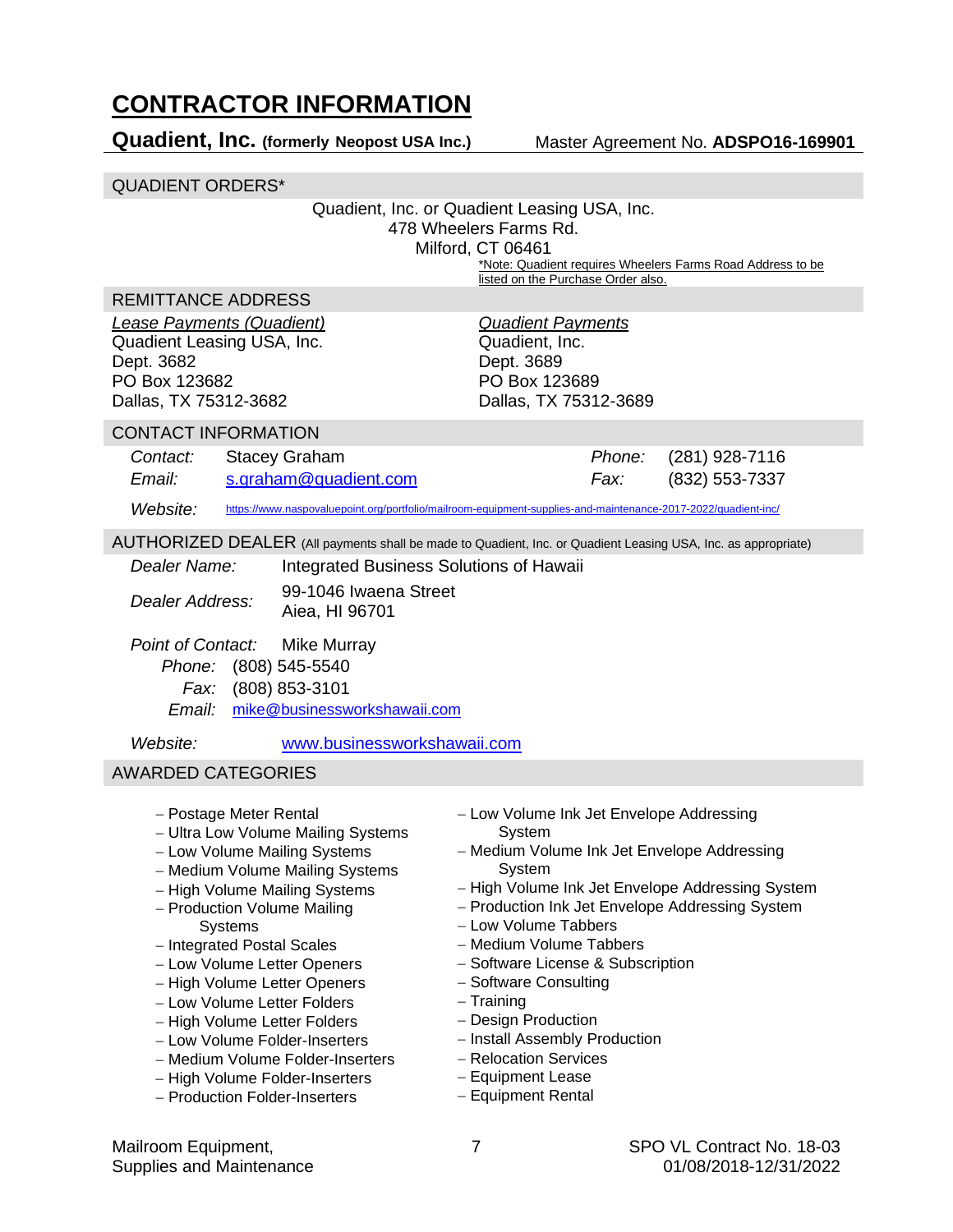### **Pitney Bowes Inc.** Master Agreement No. ADSP016-169897

BUSINESS ADDRESS

### Corporate: 3001 Summer Street Stamford, CT 06926

### REMITTANCE ADDRESS (For Sale, Rental, Supplies, and Services Payments)

Pitney Bowes Inc. PO Box 981039 Boston, MA 02298-1039

Address Overnight: Pitney Bowes Inc Attn: Box 981039 10 Dan Road, Door #2 Canton, MA 02021

### REMITTANCE ADDRESS (For Lease Payments)

|                                            | <b>Address Overnight:</b>                  |
|--------------------------------------------|--------------------------------------------|
| Pitney Bowes Global Financial Services LLC | Pitney Bowes Global Financial Services LLC |
| PO Box 981022                              | Attn: Box 981022                           |
| Boston, MA 02298-1022                      | 10 Dan Road, Door #2                       |
|                                            | Canton, MA 02021                           |

### CONTACT INFORMATION

| Contact:<br>Email:          | Joanne Drummond, Major Account Manager<br>joanne.drummond@pb.com                                                               | Phone:<br>Fax: | (808) 561-7436<br>$(203)$ 460-5516 |
|-----------------------------|--------------------------------------------------------------------------------------------------------------------------------|----------------|------------------------------------|
| Contact:                    | Francie Coffey, Director of Government and<br>Non-Profit Sales, Pac West Region                                                | Phone:         | $(213)$ 256-1917                   |
| <i>Email:</i>               | Francie.coffey@pb.com                                                                                                          | Fax:           | (203) 460-9181                     |
| Website:                    | http://www.pb.com/State-and-Local-government-Solutions/States/Hawaii.shtml                                                     |                |                                    |
| <b>NASPO VP</b><br>Website: | https://www.naspovaluepoint.org/portfolio/mailroom-equipment-supplies-and-maintenance-<br>2017-2022/pitney-bowes-inc-existing/ |                |                                    |

### AWARDED CATEGORIES

- − Postage Meter Rental
- − Ultra Low Volume Mailing Systems
- − Low Volume Mailing Systems
- − Medium Volume Mailing Systems
- − High Volume Mailing Systems
- − Production Volume Mailing **Systems**
- − Integrated Postal Scales
- − Low Volume Letter Openers
- − High Volume Letter Openers
- − Low Volume Letter Folders
- − High Volume Letter Folders
- − Low Volume Folder-Inserters
- − Medium Volume Folder-Inserters
- − High Volume Folder-Inserters
- − Production Folder-Inserters
- − Low Volume Ink Jet Envelope Addressing System
- − Medium Volume Ink Jet Envelope Addressing **System**
- − High Volume Ink Jet Envelope Addressing System
- − Inserters, Production
- − Software (PC Postage)
- − High Volume Tabbers
- − Software License & Subscription
- − Software Consulting
- − Pre-Sorting Equipment, Production
- − Design Production
- − Install Assembly Production
- − Equipment Lease

Note: The Participating Addendum (PA) between Pitney Bowes Inc. and the State of Hawaii has been amended to reflect a change in terminology from "Meter Rental" to "Meter Services". PA Attachments 1 – 3 (Lease and Rental Terms and Conditions) and the Pitney Bowes price book have been updated to reflect terminology changes. See updated Hawaii PA and Pitney Bowes price book on the NASPO ValuePoint website at the link above.